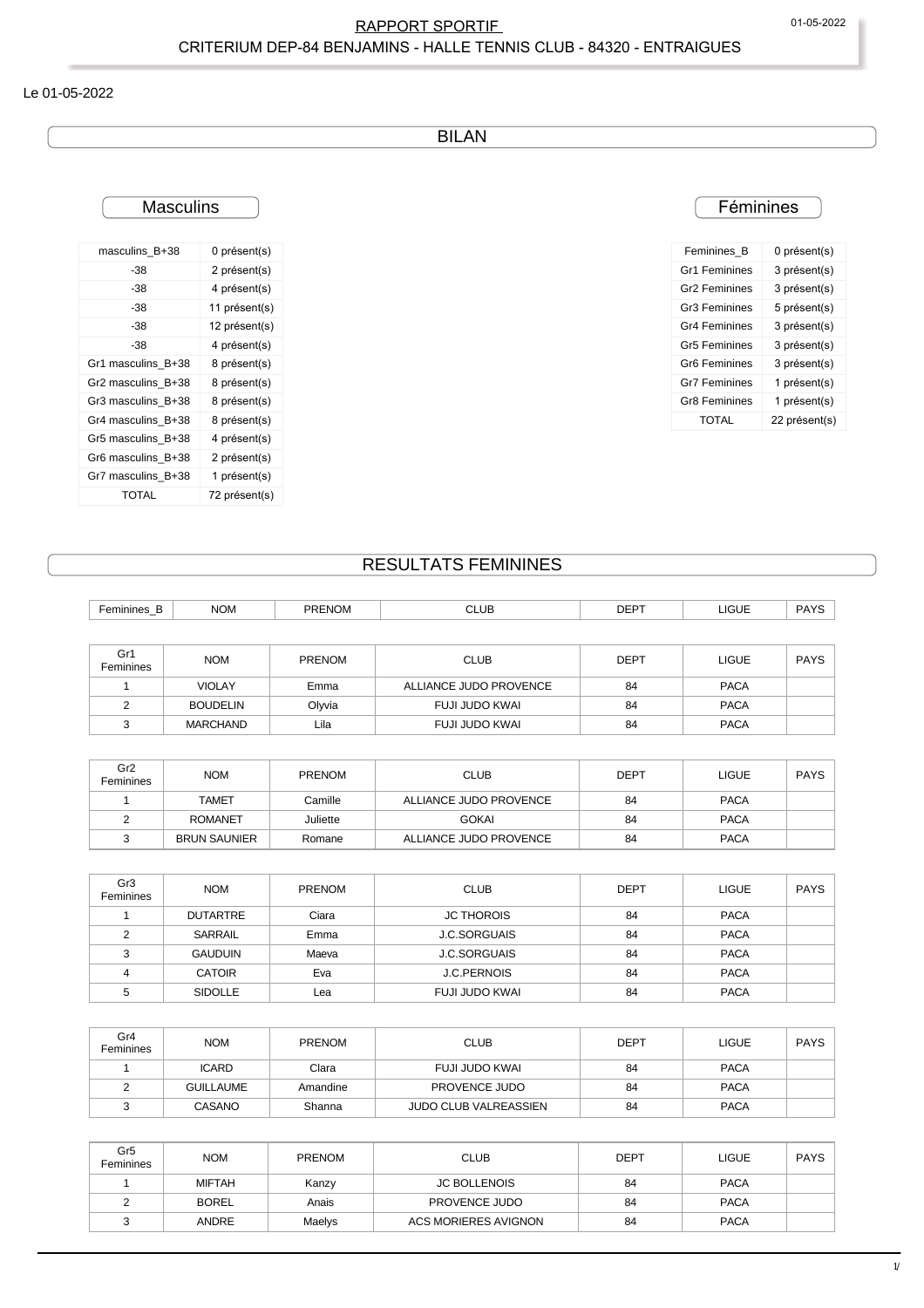| Gr <sub>6</sub><br>Feminines | <b>NOM</b>       | <b>PRENOM</b> | <b>CLUB</b>            | <b>DEPT</b> | <b>LIGUE</b> | PAYS |
|------------------------------|------------------|---------------|------------------------|-------------|--------------|------|
|                              | <b>BELMARRET</b> | Chloe         | ALLIANCE JUDO PROVENCE | 84          | <b>PACA</b>  |      |
|                              | <b>PEPIN</b>     | Lou Ann       | ACS MORIERES AVIGNON   | 84          | <b>PACA</b>  |      |
|                              | SOUBIGOU         | Maelle        | <b>J.C.SORGUAIS</b>    | 84          | <b>PACA</b>  |      |

| Gr7<br>Feminines | <b>NOM</b>        | <b>PRENOM</b> | CLUB<br>---- | DEF<br><u>--</u> | LIGUE | DAVO<br>$\sim$ |
|------------------|-------------------|---------------|--------------|------------------|-------|----------------|
|                  | <b>BENABDENBI</b> | Hanaa         | <b>ENOIS</b> | 84               | PACA  |                |

| Gr8<br>Feminines | <b>NOM</b>             | <b>PRENOM</b>  | CLUB                   | <b>DEPT</b> | <b>LIGUE</b> | <b>PAYS</b> |
|------------------|------------------------|----------------|------------------------|-------------|--------------|-------------|
|                  | <b>ABOUNA</b><br>EBODE | Fanny Marianne | ALLIANCE JUDO PROVENCE | 84          | <b>PACA</b>  |             |

# **RESULTATS MASCULINS**

| B+38<br>masculins<br>$-$ | <b>NOV</b> | PRENOM | <b>CLUB</b> | <b>DEPT</b> | <b>LIGUE</b> | DAVC |
|--------------------------|------------|--------|-------------|-------------|--------------|------|
|                          |            |        |             |             |              |      |

| $-38$ | <b>NOM</b>   | <b>PRENOM</b> | CLUB                      | DEPT | LIGUE       | <b>DAVS</b><br>טור |
|-------|--------------|---------------|---------------------------|------|-------------|--------------------|
|       | EL OUAAZIZI  | Wassim        | <b>JUDO CLUB AUBIGNAN</b> | 84   | <b>PACA</b> |                    |
|       | <b>PUCCI</b> | Camille       | <b>JUDO CLUB GOULTOIS</b> | 84   | <b>PACA</b> |                    |

| $-38$ | <b>NOM</b>          | <b>PRENOM</b> | <b>CLUB</b>            | <b>DEPT</b> | LIGUE       | <b>PAYS</b> |
|-------|---------------------|---------------|------------------------|-------------|-------------|-------------|
|       | <b>BURGAUDEAU</b>   | Esteban       | ALLIANCE JUDO PROVENCE | 84          | <b>PACA</b> |             |
|       | <b>CLUZEL</b>       | Jules         | J.KODOKAN VAISON       | 84          | <b>PACA</b> |             |
|       | <b>GUERIN</b>       | Alexis        | ALLIANCE JUDO PROVENCE | 84          | <b>PACA</b> |             |
|       | <b>MOZZICONACCI</b> | Mathis        | FUJI JUDO KWAI         | 84          | <b>PACA</b> |             |

| $-38$ | <b>NOM</b>                | <b>PRENOM</b> | <b>CLUB</b>                 | <b>DEPT</b> | <b>LIGUE</b> | <b>PAYS</b> |
|-------|---------------------------|---------------|-----------------------------|-------------|--------------|-------------|
|       | <b>DOGAN</b>              | Ugurçan       | PROVENCE JUDO               | 84          | <b>PACA</b>  |             |
| ⌒     | <b>STEFANIDIS</b>         | Augustin      | ALLIANCE JUDO PROVENCE      | 84          | <b>PACA</b>  |             |
| 3     | LETURGIE                  | Noah          | UNION SPORTIVE ENTRAIGUOISE | 84          | <b>PACA</b>  |             |
| 3     | <b>NAL</b>                | Pierre        | ALLIANCE JUDO PROVENCE      | 84          | <b>PACA</b>  |             |
| 5     | CHIAPELLO<br><b>PEREZ</b> | Lilyan        | UNION SPORTIVE ENTRAIGUOISE | 84          | <b>PACA</b>  |             |
| 5     | <b>HUMBERT</b>            | Raphael       | PROVENCE JUDO               | 84          | <b>PACA</b>  |             |
| 5     | <b>VIDAL</b>              | Timothe       | FUJI JUDO KWAL              | 84          | <b>PACA</b>  |             |

| $-38$    | <b>NOM</b>       | <b>PRENOM</b>   | <b>CLUB</b>                  | <b>DEPT</b> | <b>LIGUE</b> | <b>PAYS</b> |
|----------|------------------|-----------------|------------------------------|-------------|--------------|-------------|
| $\Omega$ | <b>CORTIAL</b>   | <b>Baptiste</b> | US PONTETIENNE DE JUDO       | 84          | <b>PACA</b>  |             |
| $\Omega$ | <b>HASSOU</b>    | Abdoulla        | ACS MORIERES AVIGNON         | 84          | <b>PACA</b>  |             |
|          | <b>BOUFFARD</b>  | Coban           | <b>JUDO L ISLOIS</b>         | 84          | <b>PACA</b>  |             |
| $\Omega$ | CHARNAUD         | Benjamin        | <b>JUDO L ISLOIS</b>         | 84          | <b>PACA</b>  |             |
|          | <b>AMOROS</b>    | Mathieu         | JC VILLENEUVE LES AVIGNON    | 84          | <b>PACA</b>  |             |
|          | <b>EL MNIOUI</b> | Amine           | UNION JUDO ORANGE            | 84          | <b>PACA</b>  |             |
|          | <b>TOQUEBIOL</b> | Anthony         | <b>J.C.DE ROBION</b>         | 84          | <b>PACA</b>  |             |
|          | <b>MONTEIRO</b>  | Kilyan          | <b>JUDO CLUB VALREASSIEN</b> | 84          | <b>PACA</b>  |             |

| -38 | <b>NOM</b>           | <b>PRENOM</b> | <b>CLUB</b>                 | <b>DEPT</b> | <b>LIGUE</b> | PAYS |
|-----|----------------------|---------------|-----------------------------|-------------|--------------|------|
|     | <b>ALVES</b>         | Nelio         | UNION SPORTIVE ENTRAIGUOISE | 84          | <b>PACA</b>  |      |
|     | AIT MESBAH<br>OLLIER | Kami          | ALLIANCE JUDO PROVENCE      | 84          | <b>PACA</b>  |      |
|     | <b>ROUAIGUIA</b>     | Rvan          | CARPENTRAS JUDO             | 84          | <b>PACA</b>  |      |
|     | CATALINA             | Fabio         | <b>JUDO CLUB PIOLENC</b>    | 84          | <b>PACA</b>  |      |

01-05-2022